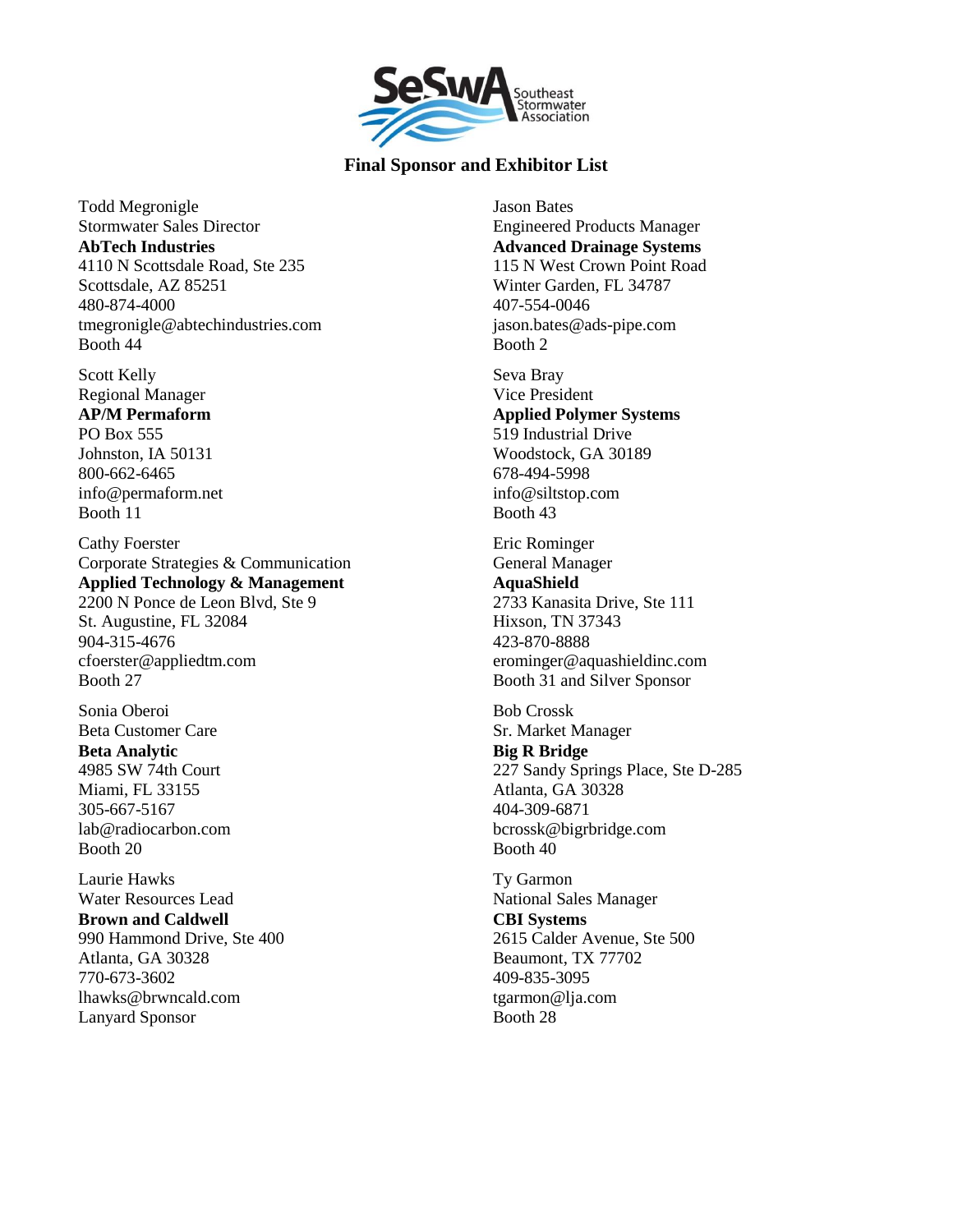

Nathan Hackney Business Development Manager **CJ Geo** 3402 Acorn Street, Ste 202 Williamsburg, VA 23188 804-258-3777 nathan@cjgeo.com Booth 49

Yon Hammel Public Works & Industrial MSM **Coastal Construction Products** 3401 Philips Hwy Jacksonville, FL 32207 855-877-3636 yon.hammel@coastal-fla.com Booth 30

John Moll CEO **CrystalStream Technologies** 2090 Sugarloaf Pkwy, Ste 245 Lawrenceville, GA 30045 770-979-6516 johnmoll@crystalstream.com Booth 33

Andrew Martin Engineering Department Manager **ESP Associates** 3475 Lakemont Blvd Ft. Mill, SC 29708 803-802-2440 amartin@espassociates.com Booth 25

Doug Schumaker Southeast Rep **Filtrexx** 3343 Parker Lane Chattanooga, TN 37419 423-440-5968 doug.schumaker@filtrexx.com Booth 14

Matt Moulton General Manager **Cleanway Environmental Partners** PO Box 30087 Portland, OR 97294 800-723-1373 mattm@cleanwayusa.com Booth 21 and Silver Sponsor

Glen Payton Stormwater Consultant **Contech** 340 Coleraine Place Roswell, GA 30075 804-937-3228 gpayton@conteches.com Booth 8

Jon Shell Southeast Sales Manager **CULTEC** PO Box 280 Brookfield, CT 6804 475-289-7108 jshell@cultec.com Booth 23 and Silver Sponsor

Mack Harman Business Development Manager **Ferguson Waterworks** 56 Bruce Road Greenville, SC 29605 864-431-9361 mack.harman@ferguson.com Booth 10

Nathan Barker **Director FODS Trackout Control Mats** 98 Inverness Drive E #350 Englewood, CO 80112 303-395-1069 nbarker@getfods.com Booth 6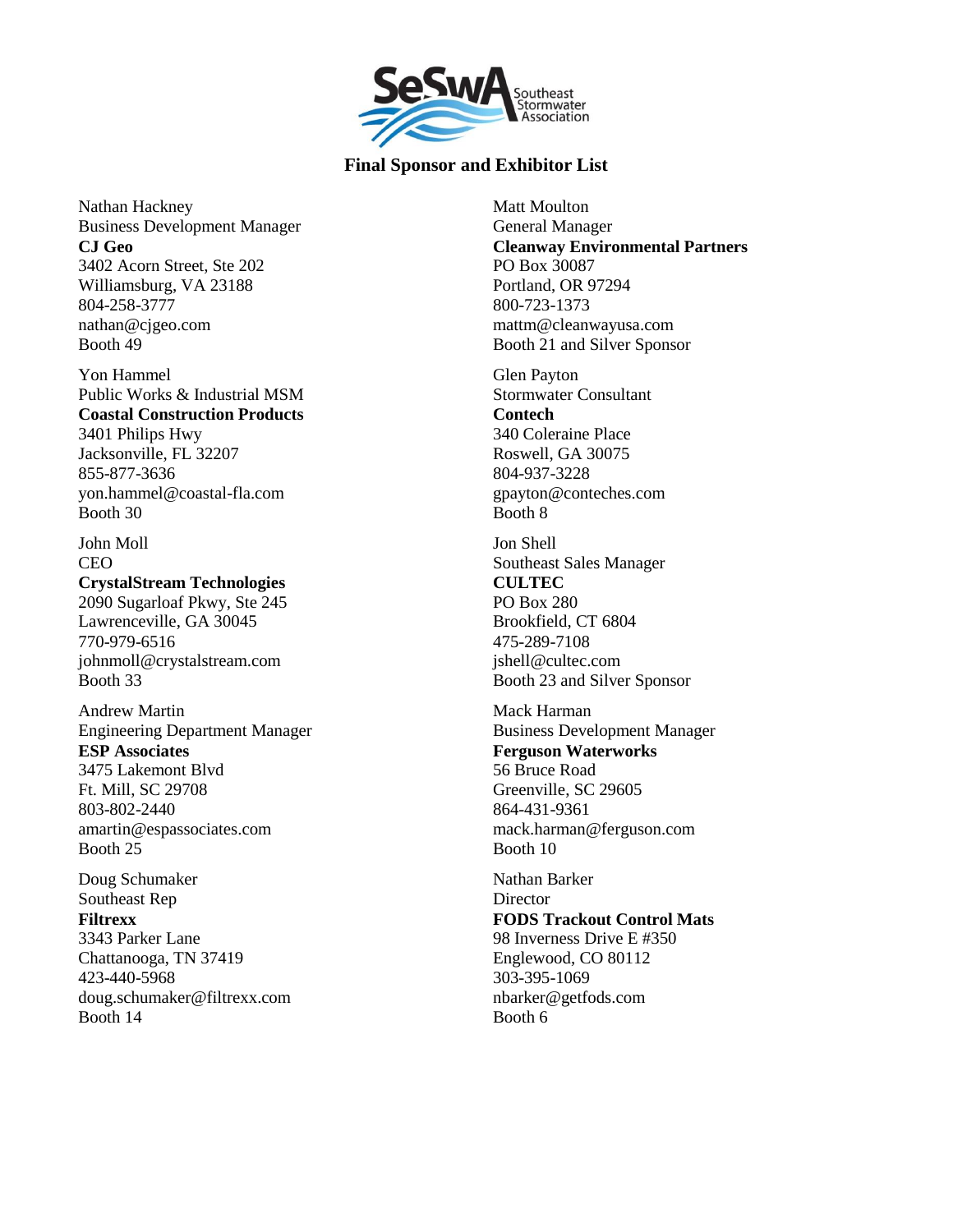

Jamie Joyner Stormwater Engineer **Freese and Nichols** 360 Interstate N Pkwy, Ste 250 Atlanta, GA 30339 678-593-0637 jamie.joyner@freese.com Booth 15

John Scoville National Account Manager **Infrastructure Repair Systems** 4301 A 34th Street N St. Petersburg, FL 33714 727-327-4216 jscoville@irsi.net Booth 7

Steve Hallam Southeast Regional Manager **Madewell Products Corp** 7561 Industrial Court Alpharetta, GA 30004 770-856-4470 steve@madewell.net Booth 32

Richard Goodrum Regional Account Manager **Milliken Infrastructure Solutions** 920 Milliken Road Spartanburg, SC 29303 864-503-6182 richard.goodrum@milliken.com Booth 47

Charlie Hall District Sales Manager **NDS Pro** 21300 Victory Blvd Woodland Hills, CA 91367 615-418-2900 charliehall@ndspro.com Booth 5

Will Hall Regional Sales Manager - Southeast **Hydro International** 332 Rockmann Lane SW Marietta, GA 30064 770-380-7749 whall@hydro-int.com Booth 9

Sam Serio Vice President **Keck & Wood** 3090 Premiere Pkwy, Ste 200 Duluth, GA 30097 678-417-4000 sserio@keckwood.com Booth 34

Jamie Martin Territory Manager - Southeast **Mar Mac Construction Products** 334 N 7th Street McBee, SC 29101 803-427-1810 jamie.martin@marmac.com Booth 24

Adam Gunter Account Manager **NaturChem** 270 Bruner Road Lexington, SC 29072 803-957-8989 agunter@naturchem.net Booth 22

Jim Ducker Director of Stormwater Services **Newkirk Environmental** 1887 Clements Ferry Road Charleston, SC 29492 843-509-8346 iim@newkirkenv.com Booth 19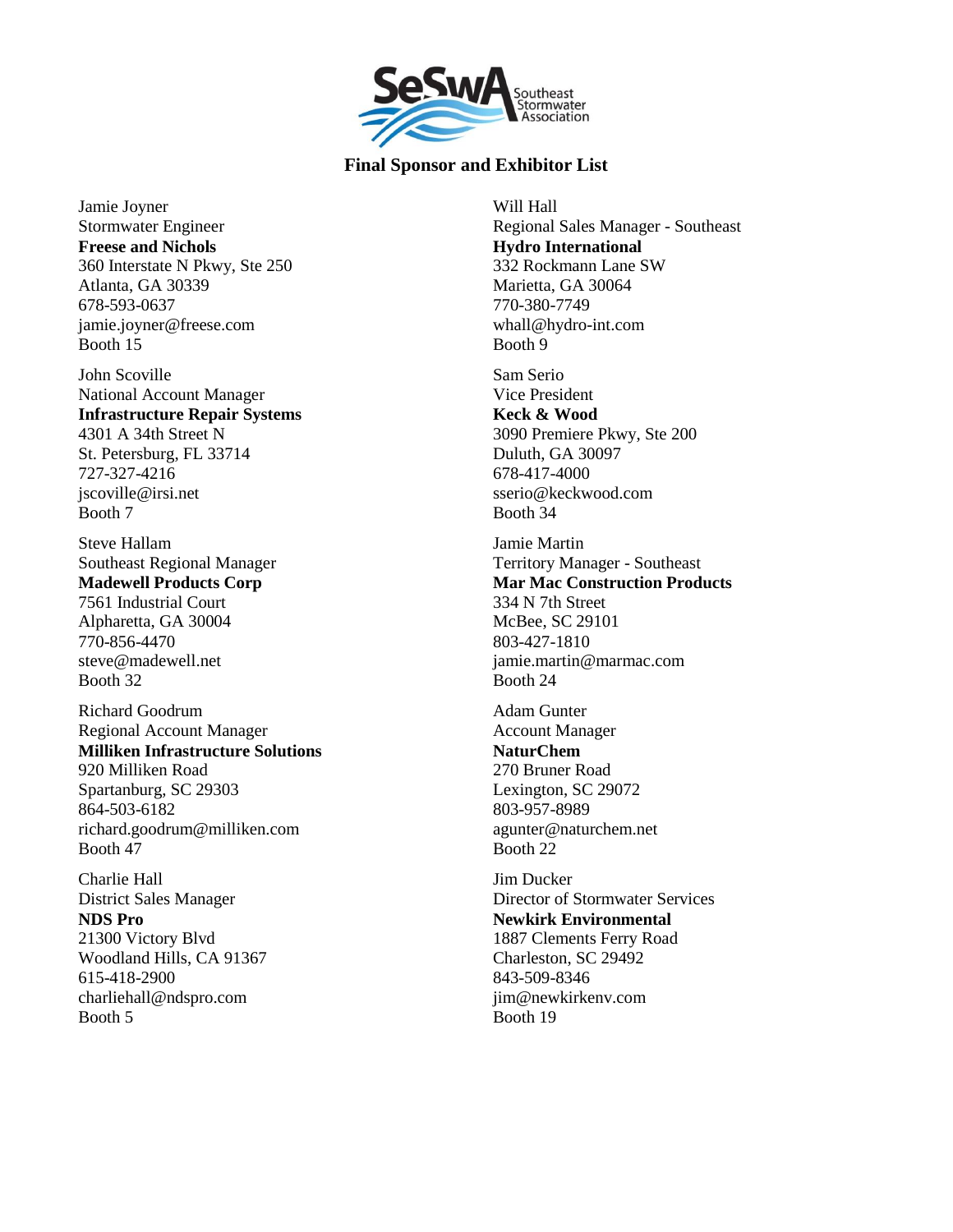

T Luke Owen Principle Trainer / President **NPDES Stormwater Training Institute** 1000 Peachtree Industrial Blvd, Ste 6, PMB 287 Suwanee, GA 30024 678-469-5120 tlowen@npdestraining.com Booth Silver Sponsor

Rebecca Fish Strategic Sales Representative **Onset - HOBO Data Loggers** 470 MacArthur Blvd Bourne, MA 2532 508-743-3199 rebecca\_fish@onsetcomp.com Booth 12

Laura Schwind Paver Field Manager **Pine Hall Brick** 2701 Shorefair Drive Winston Salem, NC 27105 336-918-2384 lschwind@pinehallbrick.com Booth 38

Pete Malone Procurement Specialist **Proshot Concrete** 4158 Musgrove Drive Florence, AL 35630 256-764-5941 pete@proshotconcrete.com Booth 1

Chris Lind Eastern Regional Sales Manager **Sekisui SPR Americas** 5000 Austell Powder Springs Road Austell, GA 30106 301-752-3363 chris.lind@sekisui-spr.com Booth 39

Mark Lehnerz Marketing Manager **Oldcastle Infrastructure** 7000 Central Pkwy, Ste 800 Atlanta, GA 30328 800-579-8819 mark.lehnerz@oldcastle.com Booth 46

Chuck Kozora Territory Manager **OTT HydroMet** 202 Dorsay Valley Drive Cranberry Township, PA 16066 571-443-0080 chuck.kozora@otthydromet.com Booth 48

Jeff Hoilman Market Development Manager **Propex GeoSolutions** 4019 Industry Drive Chattanooga, TN 37416 423-596-9491 jeff.hoilman@propexglobal.com Booth 16

Barbara Cleland Client Services **Rymar Waterworks** 3620 Pelham Road PMB 390 Greenville, SC 29615 855-697-9333 barbara@rymarwaterworks.com Booth 37

Jeremy Huckaby General Manager **Sprayroq** 4766 Grantswood Road, Ste 150 Irondale, AL 35210 205-957-0020 jhuckaby@sprayroq.com Booth 50